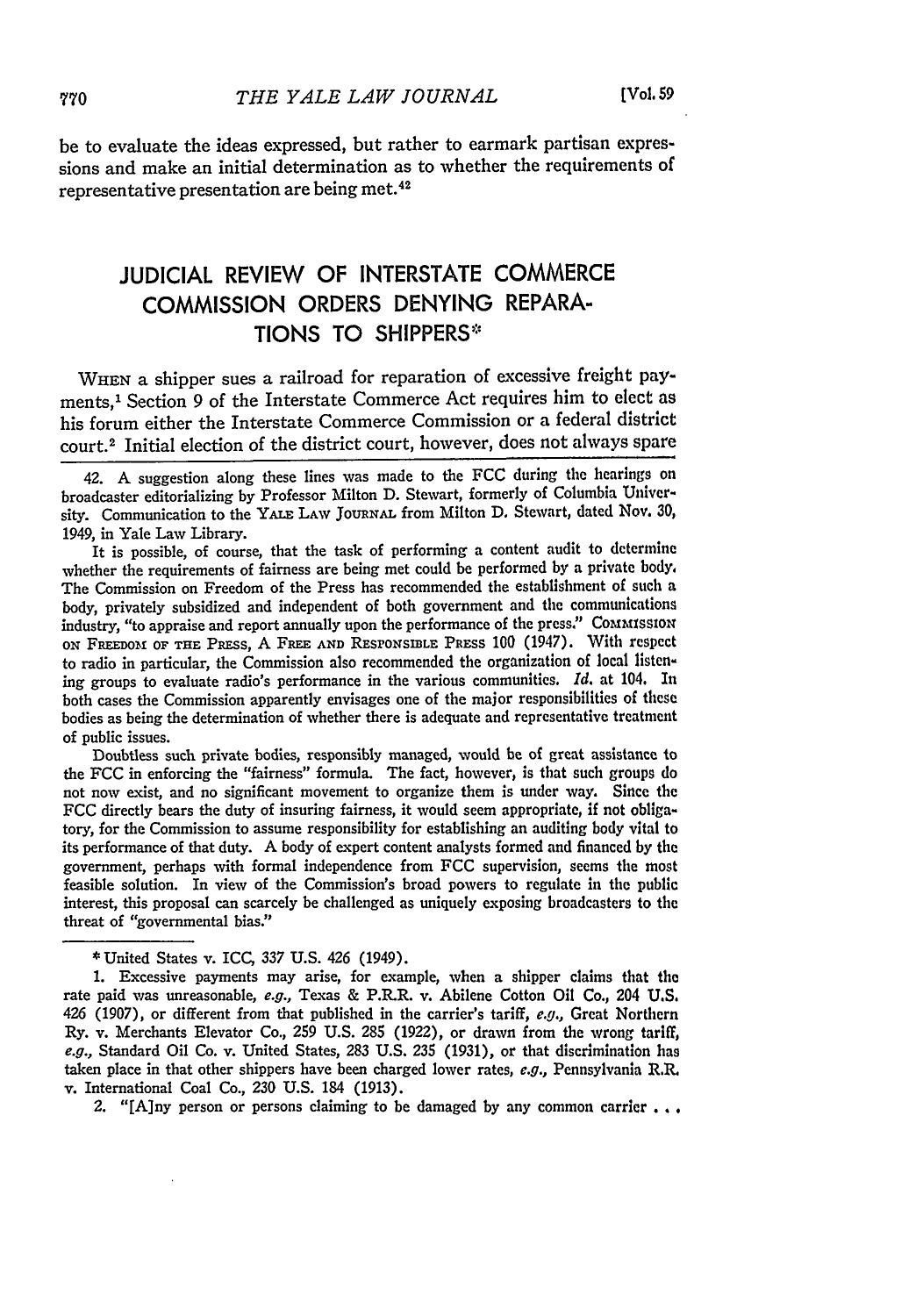the shipper the necessity for eventual resort to the Commission. When the suit is based on the unreasonableness of the carrier's rates or practices, the ICC cannot be ignored, since it alone can rule on a question of reasonableness.3 In such cases, it has always seemed that there were three procedures available. First, plaintiff-shipper could press his entire claim before the ICC. Second, he could seek a determination of the reasonableness issue before the ICC, and, if successful, bring his suit for reparation in the district court.' Third, it was thought that he could initiate his action in the district court, which would stay the proceedings until a supplemental bill was filed setting forth a favorable ICC determination on reasonableness. <sup>5</sup>

may either make complaint to the Commission, ... or may bring suit.., for the recovery of damages. **. .** in any district court of the United States; **...** but such person or persons shall not have the right to pursue both of said remedies, and must in each case elect which one of the two methods of procedure herein provided for he or they will adopt." 24 **STAT. 382 (1887),** 49 **U.S.C.** § 9 (1946).

**3.** The Commission must have "primary jurisdiction" to decide all issues of reasonableness in order to prevent the discrimination barred **by** the Interstate Commerce **Act.** For if different juries awarded reparations on the basis of their divergent estimates of what rates or practices are reasonable, one shipper could receive a larger award **than** others. Morrisdale Coal & Coke Co. **v.** Pennsylvania R.R., **230 U.S.** 304 **(1913)** (practices--discrimination in allotment of cars); Mitchell Coal & Coke Co. **v.** Pennsylvania **R.R., 230 U.S.** 247 **(1913)** (allowances-for shipper performance of railroad duties); Texas & P. Ry. v. Abilene Cotton Oil Co., 204 **U.S.** 426 (1907) (rates).

In some reparations cases there is no question for the Commission to determine. Thus, when the carrier's alleged action is *per so* a violation of the Act, the district court can decide the entire case. **E.g.,** Great Northern Ry. v. Merchants Elevator Co., **259 U.S. 285 (1922)** (deviation from published tariff rates). See Miller, *The Nccessity for Preliminary Resort to the Interstate Commerce Commission, 1 GEO. WASH. L. REV. 49* **(1932);** Note, **51** H.Auv. L. REv. **1251 (1938).** Furthermore, a question for the ICC's primary jurisdiction no longer exists after one shipper has obtained a ruling that a particular rate or practice is unreasonable; another shipper similarly situated may use it as the basis for a court suit. *See* Phillips Co. v. Grand Trunk **NV.** Ry., **236 U.S. 62,** *665* **(1915).**

*4. See* Pennsylvania R.R. v. Clark Coal Co., **238 U.S.** 456, 470-1 **(1915) ;** Mitchell Coal & Coke Co. v. Pennsylvania R.R., **230 U.S.** 247, **257** (1913) **;** Stamps v. Chicago **1I.** & P. Ry., **253 I.C.C. 557, 559** (1942).

**5.** An example of this procedure is found in Southern Ry. v. Tift, **205 U.S. 428 (1907).** *Cf.* Keith Ry. Equipment **Co.** v. Ass'n of American Railroads, **26S** I.C.C. **759** (1947); *see* Thompson **v.** Texas **Al.** Ry, 328 **U.S.** 134, 147-9 (1946).

Absent unusual circumstances it **was** not clear whether the district court could hold the original complaint. *Compare* General American Tank Car Co. v. **El** Dorado Terminal Co., **308 U.S.** 422, 433 (1940) (stay granted); Mitchell Coal & Coke Co. **v.** Pennsylvania R.R., **230 U.S.** 247, **267 (1913),** uith Armour & Co. v. Alton **RR, 111 F.2d** *913,* 918-9 (7th Cir. 1940) (stay denied), *affirmed without discussion of this point,* **312** U.S. 195 (1941). *See* United States v. ICC, 337 **U.S.** 426, **438** n.7, 439 (1949), discussed in note 17 *infra.*

**If** the shipper fails to first file a complaint in the court, he risks not obtaining a Commission ruling before' the two-year statute of limitations in the court has run. 43 **STAT. 633** (1925), as amended, 54 STAT. **913** (1940), 49 U.S.C. § **16(3)** (1946). Thus, the present case was before the Commission for more than three years. Trans-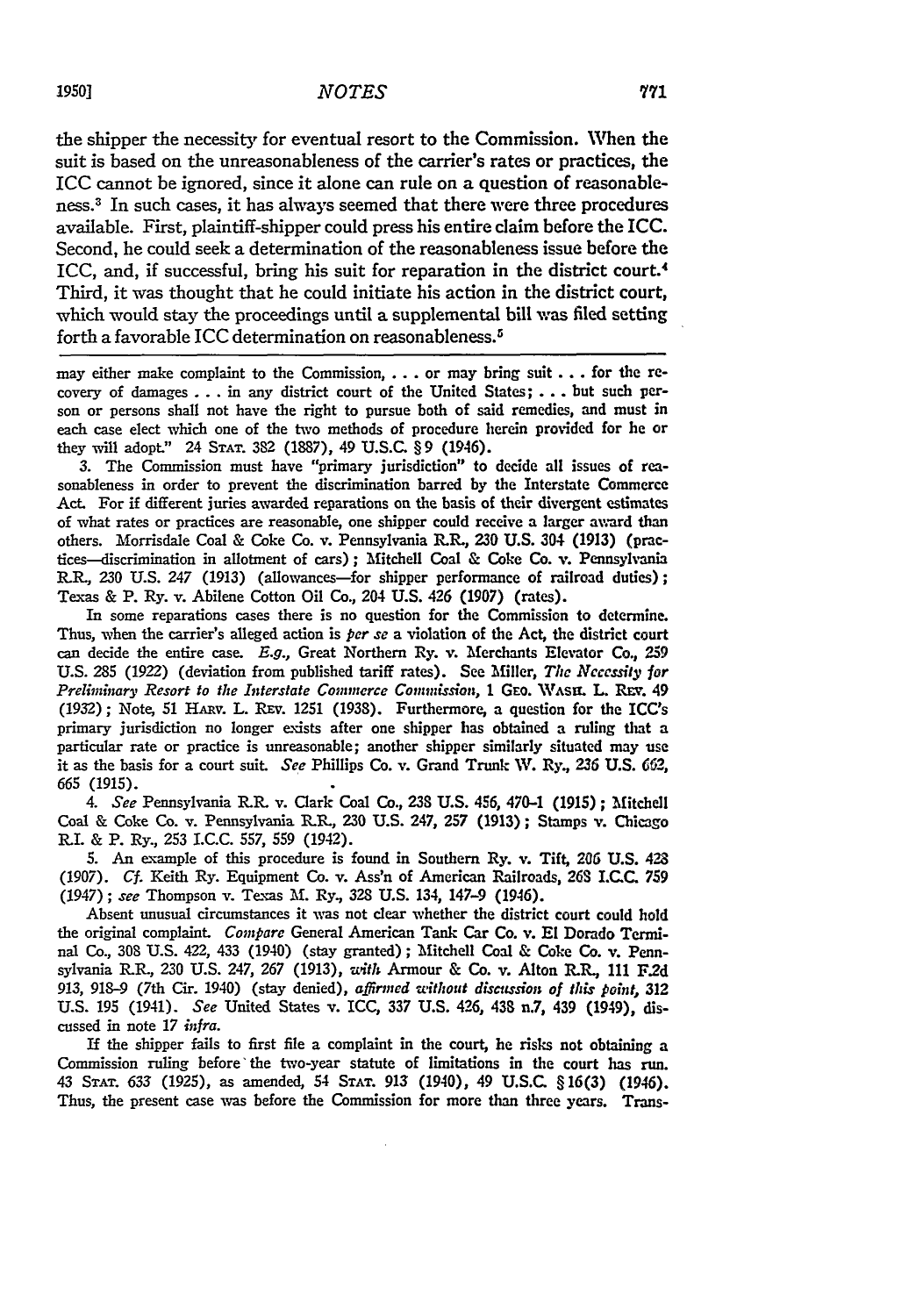Until last year, a shipper who used either of the two circuitous procedures would receive substantial benefits: he retained not only his right to appeal from the district court,<sup>6</sup> but, more important, his opportunity for judicial review from a Commission denial of the requisite declaratory order on reasonableness.<sup>7</sup> If, on the other hand, he tried to escape this procedural merrygo-round by asking the Commission to award reparations directly, $\delta$  the

cript of Record, pp. 72-3, 144, United States v. ICC, *337* U.S. 426 (1949). To obviate this practical difficulty, the Commission has recommended that the shipper first institute his action in the district court. Bell Potato Chip Co. v. Aberdeen Truck Line, 43 **M.C.C. 337,** 343 (1944). *See* Morrisdale Coal & Coke Co. v. Pennsylvania R.R., **230 U.S.** 304, 314 **(1913).**

**6. 28 U.S.C.** § **1291** (Supp. 1949). This is the usual appellate procedure from district court to court of appeals. The appealable issues will be narrow. See note **8** *infra.*

**7. El** Dorado Oil Works v. United States, **328 U.S.** 12 (1946). This has only been true since Rochester Telephone Corp. v. United States, **307 U.S. 125 (1939),** which overruled the "negative order" doctrine. Under this doctrine orders which denied relief to the complainant before the Commission were, with few exceptions, not subject to judicial review. Procter & Gamble v. United States, **225 U.S. 282 (1912)** (rate changes for future); Standard Oil Co. v. United States, **283 U.S. 235, 238 (1931)** (reparations; alternative holding). See **50 CoNG.** lEc. **4531-8,** 4543-4 **(1913) ;** 2 SiAnF. **MAN,** THE INTERSTATE COMMERCE CoMMissioN 406-17 **(1931).**

**8.** This has been the shipper's regular course of procedure, evidently because the ICC can render the later court suit superfluous **by** simply adding to its findings a single paragraph awarding reparations. 24 **STAT.** 382 **(1887),** 49 **U.S.C.** § **9** (1946). If the shipper chooses the court in cases involving reasonableness of rates, the ICC still must find that the rate charged was unreasonable and determine what the reasonable rate would have been. Texas & P.R.R. v.,Abilene Cotton Oil Co., 204 **U.S.** 426 **(1907) (by** implication); *see* Meeker v. Lehigh Valley R.R., **236 U.S.** 412, 427-8 **(1915).** Since the shipper need not prove actual damages, Southern P.R.R. v. Darnell-Taenzer Lumber Co., 245 **U.S. 531 (1918),** the court would then determine the amount of reparations **by** applying the difference between the rates to the amount of goods shipped. Since this is little more than a mathematical computation, few carriers would refuse to settle after loss of the reasonableness question before the Commission.

In cases bottomed on discrimination which contain an issue of reasonableness, the ICC must find that discrimination did in fact exist. Mitchell Coal & Coke Co. v. Pennsylvania R.R., *230* **U.S.** 247 **(1913).** When the court later determines the amount of reparation, it has a larger function than mere mathematics since the shipper must prove that he was actually harmed. ICC v. United States *cx rel.* Campbell, **289 U.S.** 385, **389-90** (1933); *cf.* Pennsylvania R.R. v. International Coal Co., **230 U.S.** 184 **(1913).** But the Commission can decide this issue, too, *cf.* Louisville **&** N.R.R. **v.** Ohio Valley Tie Co., 242 **U.S. 288 (1916)** (ICC has full power to award whatever damages are due), and it has regularly done so in the past, as the shipper usually elects to have tie Commission award reparations. See **30** ICC *ANN.* **REP. 75-6 (1916).** The court stilt is again unnecessary.

For these reasons shippers have rarely chosen the district court; in most cases in which they have, the issue within the Commission's primary jurisdiction and requiring the circuitous procedure has been raised **by** the carrier as a defense. *E.g.,* General American Tank Car Co. v. **El** Dorado Terminal Co., **308 U.S.** 422 (1940); *sec* United States v. ICC, **337 U.S.** 426, 464 n.11 (1949) (dissenting opinion).

772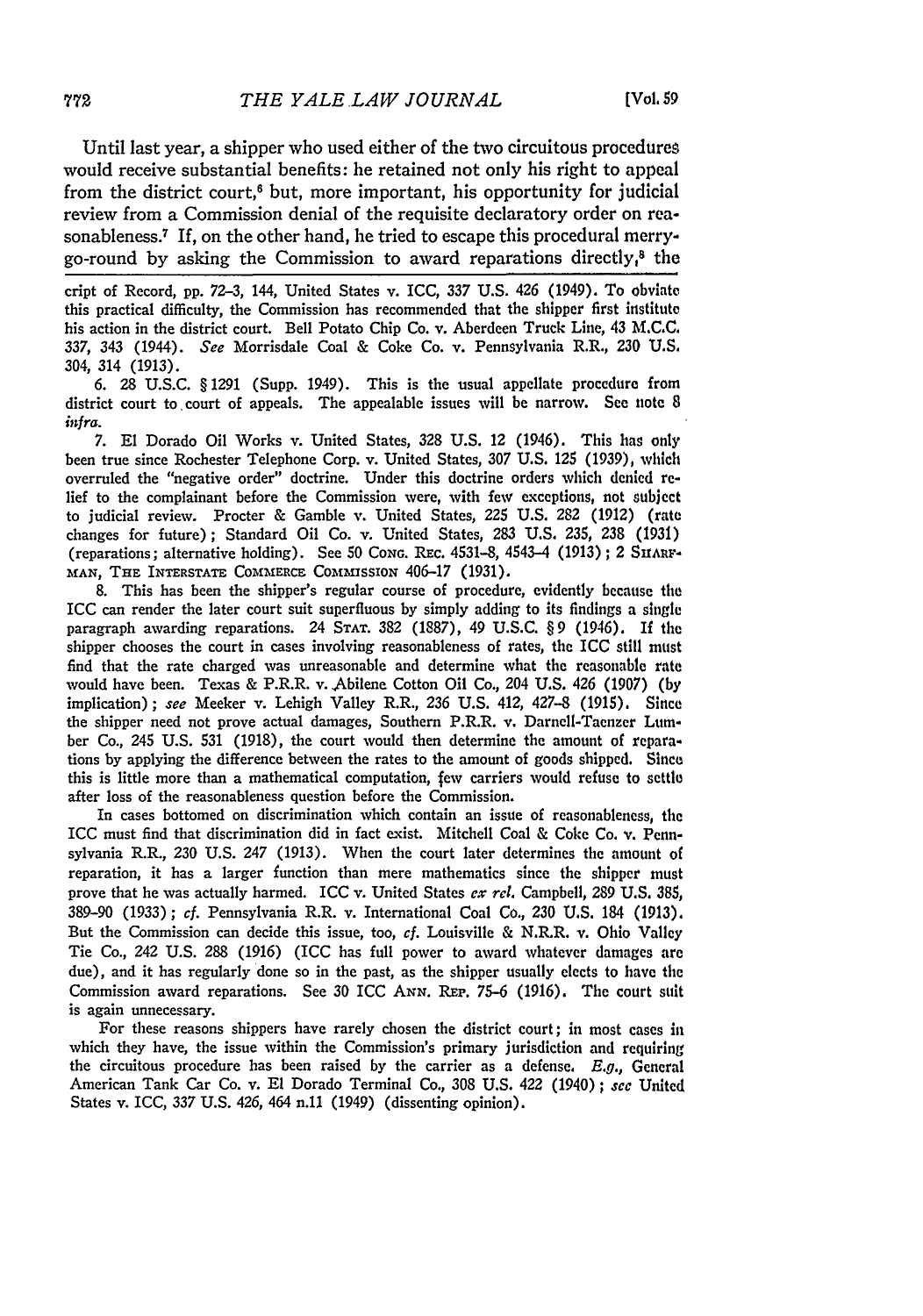shipper was severely penalized: he was held to have elected the ICC as his final forum and thereby to have lost all right to judicial review.9

In *United States v. ICC "I* the Supreme Court upset this confusing pattern of administrative-judicial relationships; judicial review was granted to a shipper even though he had elected the Commission as his forum. The United States, aggrieved by allegedly unreasonable practices of several railroads transporting munitions for the Army during the war.<sup>11</sup> asked the ICC to award reparations. Finding for the carriers, the Commission entered a negative order dismissing the complaint. 12 Despite the supposed bar to judicial review, the Government then requested a three-judge district court to enjoin enforcement of the order.<sup>13</sup> The court dismissed the action for want of jurisdiction, basing its decision in part on the standard construction of Section 9--since the shipper is denied a "right to pursue" his remedy in both forums, an election of the ICC as the original forum also imports an election not to turn to the courts for judicial review.<sup>14</sup>

In reversing on appeal, the Supreme Court offered a fresh interpretation:

**10.** 337 **U.S.** 426 (1949).

**11.** The Government sought reparation for performing certain transportation services for the carriers at the Norfolk rail-ship transshipment point. Since the reasonableness of a practice-refusal to grant rate allowances for the services-ms in question, neither the **ICC** nor the carriers seriously contested the existence of primary jurisdiction. Brief for Appellees, **pp.** 74-5; Brief for Intervenors, **pp. 57-62;** *cf.* Armour & Co. v. Alton R.R., **312** U.S. **195** (1941).

12. United States v. Aberdeen & Rockfish R.R., 269 I.C.C. 141 (1947).

**13.** Under 28 **U.S.C.** §§ **1336, 2321,** 2325 (Supp. 1949), formerly 28 **U.S.C** §§ 41(28), 44, 47 (1946).

14. 78 F. Supp. 580 (D.D.C. 1948). The principal ground for the district court's dismissal was a want of justiciable controversy, since the United States was suing itself. The Supreme Court, brushing aside this objection, recognized the dispute as "traditionally justiciable." United States v. ICC, **337 U.S.** 426, 430 (1949). See notes, 49 CoL L. **REV.** 640 (1949), **62 HAav.** L. REv. **1050** (1949), **27 N.C.L.** REv. 345 (1949). After this phase of the suit was dismissed, the Government stood in the same position as any private shipper, and the doctrine of the case has been so applied. Great Lakes Steel Corp. v. United States, *337* **U.S. 952** (1949).

**<sup>9.</sup>** Ashland Coal & Ice Co. v. United States, **61** *F.* Supp. **703** (.D. Va. 1945), *aff'd per curiam,* **325 U.S.** 840 (1945) **;** Brady v. United States, 43 F.2d 847 (N.D.W. Va. **1930)** (alternative holding), *aj'd per curian,* **283 U.S.** 804 **(1931);** Standard Oil **Co.** v. United States, **283 U.S. 235,** 239-40 **(1931)** (alternative holding); *see* Hillsdale Coal & Coke Co. v. Pennsylvania R.R., **237** Fed. **272,** 274 **(E.D.** Pa. **1916)** (excellent summary of procedural possibilities open to shipper). *But* **cf.** Mitchell **v.** United States, 313 **U.S. 80,** 92-3 (1941). Although the *Standard Oil and Brady* cases depended in part on the now-defunct negative order doctrine, see note 7 *supra,* the decision in the *Ashland case* made clear that this was not crucial to the result. **See** Rochester Telephone **Co. v.** United States, 307 U.S. 125, 140 n23 (1939). Moreover, although the *Stardard Oil* and *Brady* cases contained no question of reasonableness, the *Ashland* holding rejected this as a ground for distinction. See Reply of Appellants to Appellecs' Motion to **Af**firm Judgment, **pp.** 4-8, Ashland Coal & Ice **Co.** v. United States, *supra. But sce Texas* & P.R-R. v. Abilene Cotton Oil Co., 204 U.S. 426, 442 (1907).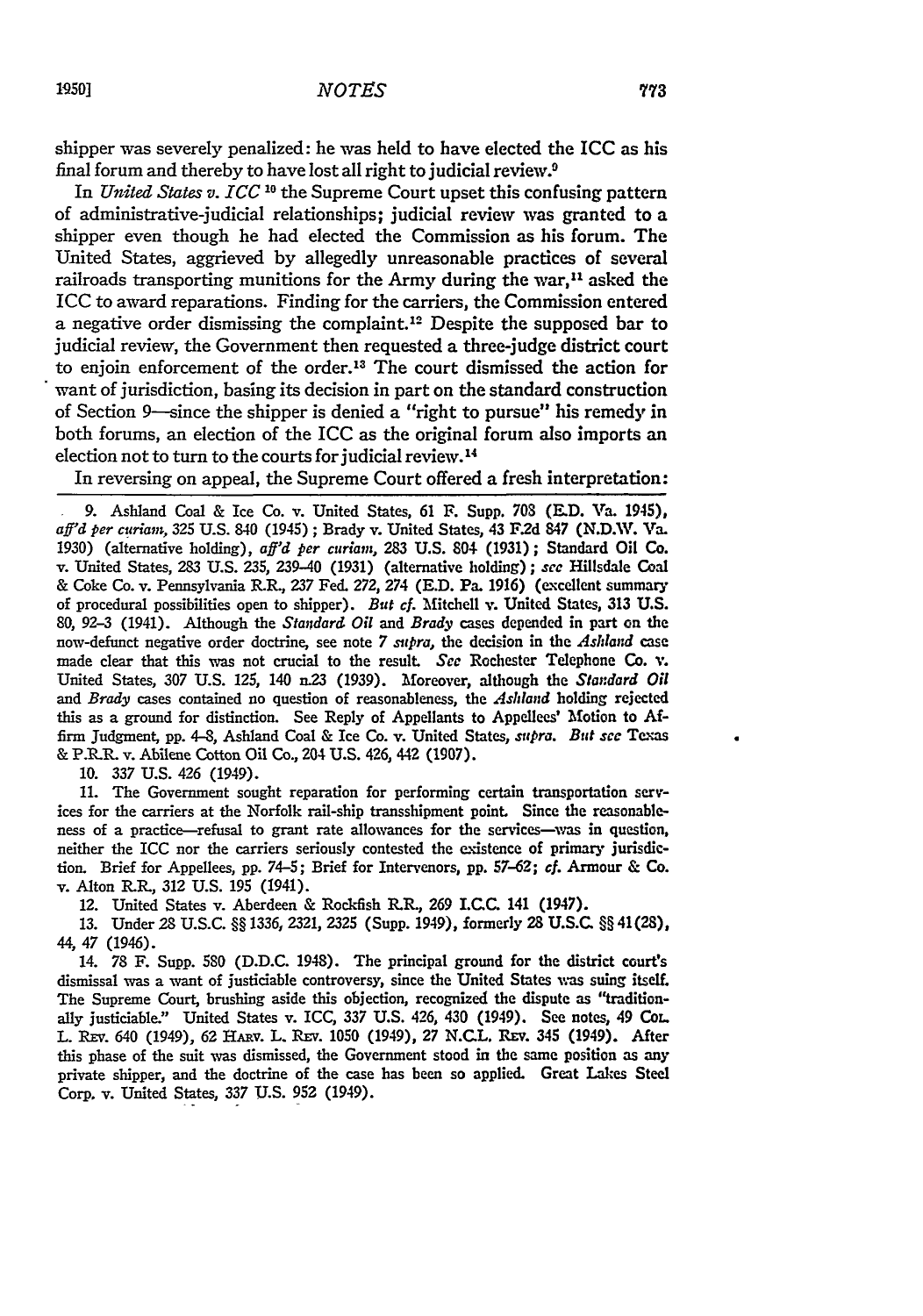Section 9 only prohibits the "initiation" in the district court of totally new suits demanding reparations; it does not, therefore, preclude judicial review of Commission orders.<sup>15</sup> The requirement in Section 9 of an election of remedy is thus reduced <sup>16</sup> to a mere prohibition against instituting simultaneous actions in both forums. 17 Under this interpretation Section 9 has no practical effect. Even if there were no Section 9, shippers would not use both the district court and the Commission. When reasonableness is in issue, the court must refer the shipper to the ICC,<sup>18</sup> where a reparations suit would already be pending. There the reparations issue would be decided together with reasonableness, and this decision would be res judicata in the district court.<sup>19</sup>

15. United States v. ICC, 337 U.S. 426, 434 (1949). The Government's court action was not regarded as a "new" suit since in an injunction proceeding the shipper only asks the court to enjoin the order and remand the case to the Commission; he does not ask for damages in the court.

The Court's interpretation of Section 9 finds some warrant in the section's scanty legislative history. According to Senator Cullom, sponsor of the Interstate Commerce Act, the shipper's common-law remedies and those before the Commission co-exist, with Section 9 merely prohibiting simultaneous suits. 17 **CONG. REC.** 3471 (1886). *But cf.* Texas & P.R.R. v. Abilene Cotton Oil Co., 204 U.S. 426 (1907). However, no specific mention was made of judicial review.

16. The Court purported to leave the existing pattern of review undisturbed, but in practical effect it overruled Ashland Coal & Ice Co. v. United States, 61 F. Supp. **708** (E.D. Va. 1945), *aff'd per curiam,* 325 U.S. 840 (1945); George Allison & Co. v. United States, 12 F. Supp. 862 (S.D.N.Y.), *aff'd per curiam,* 296 U.S. 546 (1935) ; Brady v. United States, 43 F.2d 847 (N.D.W. Va. 1930), *aff'd peer curiam,* 283 U.S. 804 (1931) **;** and Standard Oil Co. v. United States, 283 U.S. 235 (1931). *See* United States v. ICC, 337 U.S. 426, 444-6, 467-71 (1949) (dissenting opinion), and page *771 slupra.*

17. Apparently as an attempt to buttress its holding, the Court pointed to the fact that on the question of reasonableness all roads lead to the ICC. It concluded, therefore, that the Government had not had sufficient choice of forum to constitute an election under Section 9. United States v. ICC, 337 U.S. *426,* 435-9 (1949). But it is not clear just what the Court meant by this conclusion. It could have meant that contrary to past views, see cases cited in notes 4 and 5 *supra,* the entire claim must be prosecuted before the ICC whenever the claim contains an issue which the ICC alone can determine. If so, there is obviously no choice of forum in such cases. However, in cases where there is no issue which the ICC alone can decide, a choice still remains. Thus the rationale pitched on absence of choice of forum would leave a whole class of ICC reparations orders unreviewable, a result which the main holding of the case seems clearly to negate. See note 15 *supra.* Moreover, no warrant for such a distinction is to be found in the statute. 24 **STAT.** 382 (1887), 49 U.S.C. § 9 (1946) ; note 2 *supra.*

On the other hand, the Court may have meant merely that a shipper must go first to the ICC to obtain a determination on reasonableness, and then to the district court if he so desires. If so, the shipper has a real choice of forum in all cases. But this would mean no judicial review in any case where the shipper selected the **ICC** to hear his entire case, a result precisely contrary to the main holding of the case.

18. See note 3 supra.

19. When the ICC decides reparations cases it sits in a quasi-judicial capacity. *See* Baer Bros. v. Denver & *R.* G. Ry., 233 U.S. 479, 486 (1914) ; ICC v. United States *ex ret.*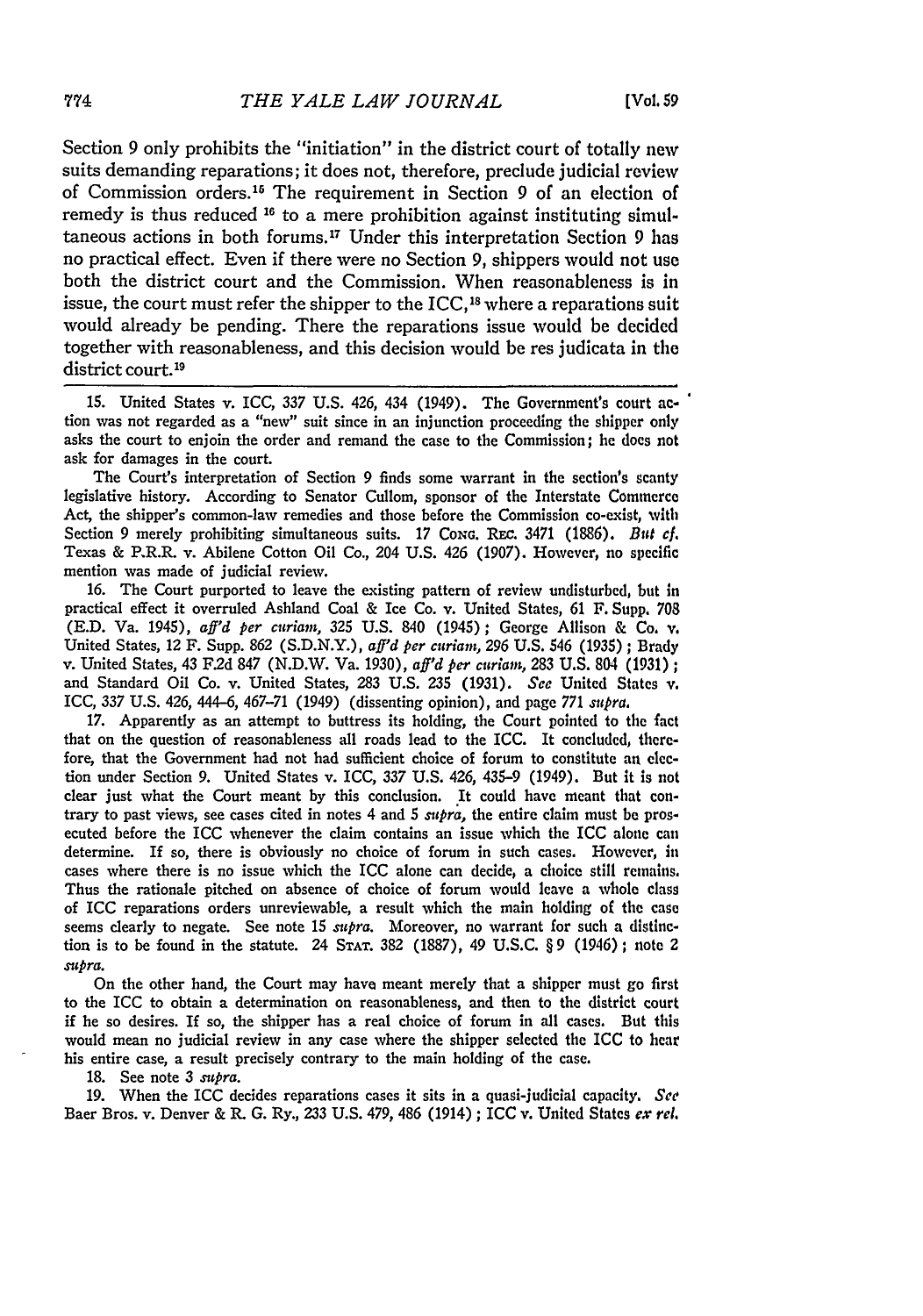Although the Court has thus destroyed the practical effect of Section **9,** its decision brings to an end the unfortunate use of that section to prevent a shipper from obtaining judicial review when he chooses the Commission. This procedural plight which had plagued the shipper was not shared **by** the defendant carrier, who has always retained full opportunity for review **2** not only on the damage issue 21 but also on the Commission's determination of reasonableness. 22 Moreover, the old interpretation put a premium on circuitous, piecemeal litigation because the shipper could obtain review only by jockeying back and forth between court and Commission.<sup>23</sup> And

Campbell, **289 U.S. 385, 388 (1933).** A decision in such a capacity is res judicata. Landreth v. Wabash Ry., **153 F.2d 98** (7th Cir. 1946) **;** Happy Coal Co. **v.** Hartbarger, **251 Ky. 779, 65** S.W.2d *977* **(1933) ;** cf. Arizona Grocery Co. v. Atchison T. & S.F. Ry., **284 U.S. 370 (1932).** Moreover, the shipper cannot save out particular items of damage for a later court suit. Louisville & N.R.R. v. Ohio Valley Tie Co., 242 **U.S.** 289 **(1916).**

When reasonableness is not in issue, a fruitless race to judgment might ensue, if simultaneous actions were permitted; res judicata bars further action in one forum after judgment in the other. *See* McClellan v. Carland, **217 U.S. 268,** 281-2 **(1910).**

20. The Court drew-heavily on this general argument of fairness. United States v. ICC, **337 U.S.** 426, 435 (1949). *See* McLean Lumber Co. v. United States, **237** Fed. 460, 466 **(E.D.** Tenn. **1916).** *Compare* Railway Express Agency v. United States, **6** F. Supp. 249 **(S.D.N.Y.** 1934) (carrier granted review), *uith* George Allison & Co. v. United States, 12 F. Supp. **862 (S.D.N.Y.),** *aff'd per curiam,* **296 U.S.** 546, **(1935)** (shipper denied review of same ICC order). In the case of orders setting future rates both the shipper, *e.g.,* Youngstown Sheet & Tube Co. v. United States, 295 **U.S.** 476, 479 **(1935),** and the carrier, *e.g.,* Hudson & **M.R.R.** v. United States, **313 U.S. 93** (1941), can obtain review.

21. The Commission's findings are only prima facie evidence and the carrier **may** rebut them in the district court with new evidence. 34 **STAT. 590** (1905), as amended, 49 U.S.C. § **16(2)** (1946). Meeker v. Lehigh Valley IL, **236** U.S. 41Z 430 (1915); Willamette Iron & Steel Works v. Baltimore & **0.** Ry., 29 F.2d **9O** (9th Cir. 1928).

22. The scope of review here is confined to examination of the Commission's jurisdiction and the arbitrariness of its determination. Penn Anthracite Mining Co. **v.** Delaware **&** H. Ry., **16** F. Supp. **732** (N.D. Pa. **1936),** *aff'd,* **91** F.2d 634 **(3d** Cir.), *cert. denied,* **302 U.S. 756** (1937) **;** Glenn's Falls Portland Cement Co. v. Delaware & H. **Ry.,** *65* F2d 490, 494 **(2d** Cir. 1933). On the scope of'review generally, see ICC v. Illinois **C.ILR., 215** U.S. 452, 470 (1910); ICC v. Union Pacific R.R., **2"2** U.S. 541, 547 **(1912);** 2 SHARFMAN, *op. cit. supra* note 7, at 385-92 (1931) ; ATTORNEY GENERAL'S COMMITTEE ON ADMINISTRATIVE PROCEDURE, FINAL REPORT 87-92 (1941).

**23.** This interpretation forced the shipper to choose behveen judicial review and the cheap and easy remedy before the Commission which Congress intended to provide for all shippers in reparations actions. See **SEN. REP.** No. 46, 49th Cong., 1st Sess. 214 **(186) ;** 30 ICC Aww. REP. 75 (1916). However, under the Motor Carrier Act the shipper must follow the expensive procedure in every case, since the **ICC** has no power to award reparations. *See* Bell Potato Chip Co. v. Aberdeen Truck Lines, 43 M.C.C. **337,** 342-3 (1944).

The Commission itself, in an analogous situation, has refused to award reparations on the ground that to do so would encourage piecemeal litigation. A shipper who has not requested reparations in his original suit cannot bring a second case demanding them. 49 **CoDE FED.** Racs. § **1.32(b)** (Cum. Supp. 1944) ; *see* Virginia-Carolina Chemical Corp. v. Akron, **C. &** Y. Ry., 248 **I.C.C. 519** (1942); Nelson Fuel Co. **v.** Chesapeake & **0. Ry., 120 LC.C.** 723, **727-8 (1927).**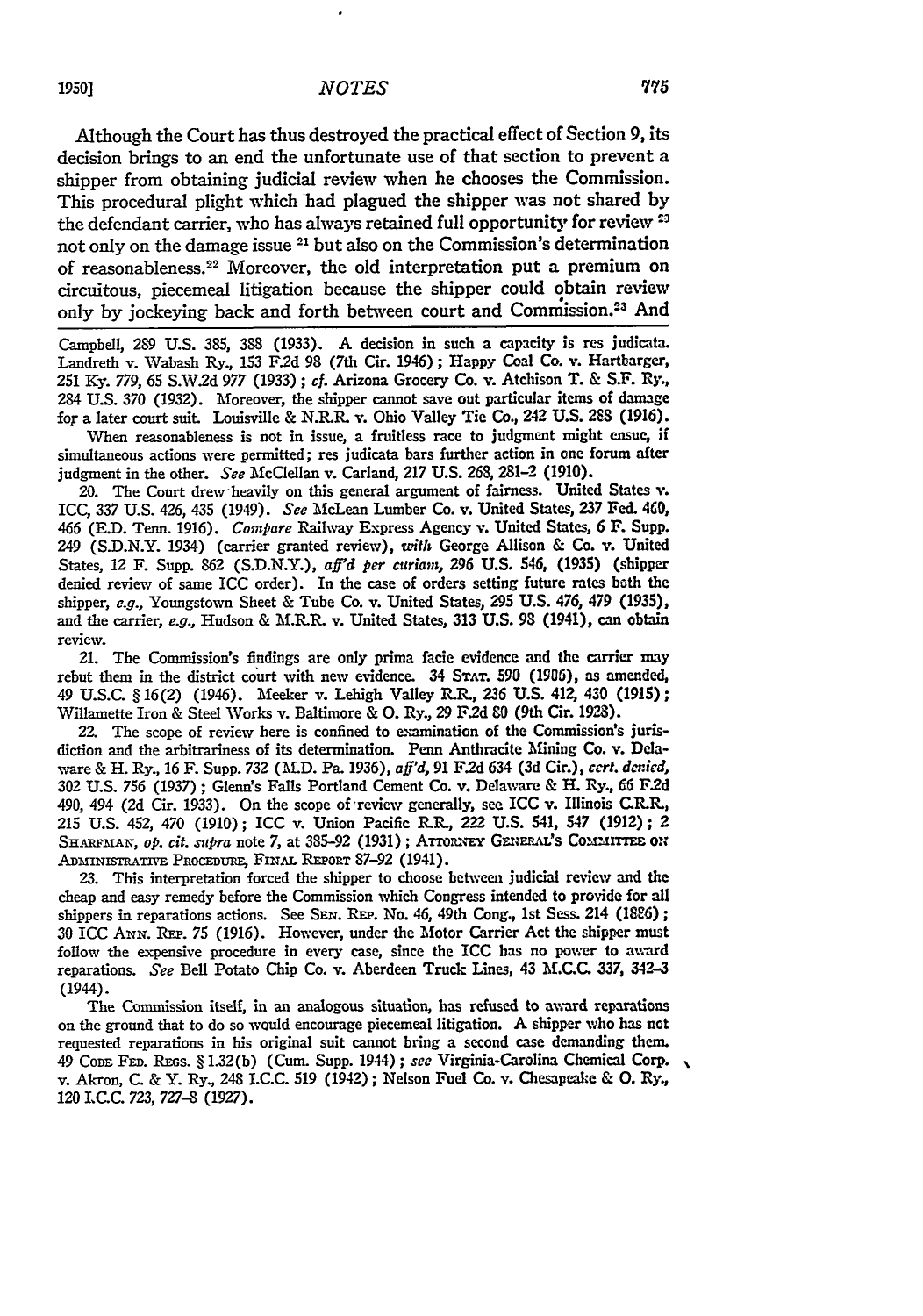the unwary, by requesting the Commission to award reparation, lost their rights to review on a mere point of pleading. <sup>24</sup>

Once the Supreme Court had decided to grant review to the shipper, it had next to consider whether a one- or three-judge court would entertain the Government's suit for an injunction. In the lower court, the United States had applied for and received a three-judge tribunal. It was this tribunal which had dismissed the suit on jurisdictional grounds. In reversing this dismissal, the Supreme Court also reversed the lower court's provision for a three-judge court and remanded the case to the one-judge forum.<sup>25</sup>

Under a strict construction of the statute, a three-judge court was in order: while one-judge courts'have jurisdiction to enforce ICC orders commanding the affirmative payment of money, actions to enjoin Commission orders must be heard by a three-judge bench.<sup>26</sup> But Congress, according to the legislative history, intended this "extraordinary" three-judge expedient to be used only in cases of grave "public importance." **27** The formalistic test laid down by the terms of the statute would have compelled a threejudge court.<sup>28</sup> But the Supreme Court ignored the statute and relied instead on the factual test of "public importance." <sup>29</sup> The Government's

24. Cases cited note 16 *supra.* Furthermore, the Commission's order should be reviewable because it settles finally the rights and duties of adverse parties in a substantial dispute. *Cf.* **El** Dorado Oil Works v. United States, 328 U.S. 12, 18-19 (1946) ; Rochester Telephone Co. v. United States, 307 U.S. 125 (1939). And, while the Administrative Procedure Act does not expand the shipper's review, see 60 **STAT. 243** (1946), 5 U.S.C. § 1009 (1946), the Court's decision is in harmony with congressional intent to make ad' ministrative determinations reviewable wherever possible. See H.R. **REP.** No. 1980, 79th Cong., 2nd Sess. 41 (1946). *Cf.* Shields v. Utah I.C.R.R., 305 U.S. 177, 183-5 (1938).

25. United States v. ICC, 337 U.S. 426, 443-4 (1949).

26. 28 U.S.C. §§ 1336, 2321, 2325 (Supp. 1949), formerly 28 U.S.C. §§ 41(27) and (28), 44, 47 (1946). Proceedings to enforce orders not requiring payment of money, *i.e.* with future effects, are also placed in the three-judge court. *Id. §* 2321.

27. United States v. Griffin, 303 U.S. *226,* 232-3 (1938) ; *see* Brady v. United States, 43 F.2d 847, 851 (N.D.W. Va. 1930), *affd per curiam,* 283 U.S. 804 (1931). *Compare* **SEN. REP.** No. 355, 61st Cong., 2nd Sess. 2 (1910), *with* 36 **STAT. 539** (1910), 28 U.S.C. § 2321 (Supp. 1949). See note *30 infra.*

28. "An . . . injunction restraining the enforcement . . . of any order of the Interstate Commerce Commission shall not be granted unless the application therefor is heard and determined by a district court of three judges.  $\ldots$ ." 28 U.S.C. § 2325 (Supp. 1949), formerly 28 U.S.C. § 47 (1946).

29. There two tests fail to meet each other logically and often do not coincide to give the same jurisdictional answer. The *Brady* cases, *infra,* are an excellent example, The Commission awarded Brady only a small part of his claimed reparation; he then filed a petition in the three-judge court to set aside the award. This petition was dismissed as not being within the class of cases "intended" to be heard by a three-judge court-factually, it was not of public importance. Brady v. United States, 43 F.2d 847, 851 (N.D.W. Va. 1930) (alternative holding), *aff'd per curiam,* 283 U.S. 804 (1931). Because he could not ask the one-judge court to enjoin the ICC order, 28 U.S.C. §47 (1946), now 28 U.S.C. §2325 (Supp. 1949), Brady brought a suit in that court to enforce the partial award; he also asked the court to increase the reparations allowed. But review was again denied: on the statutory level, the one-judge court can only enforce the partial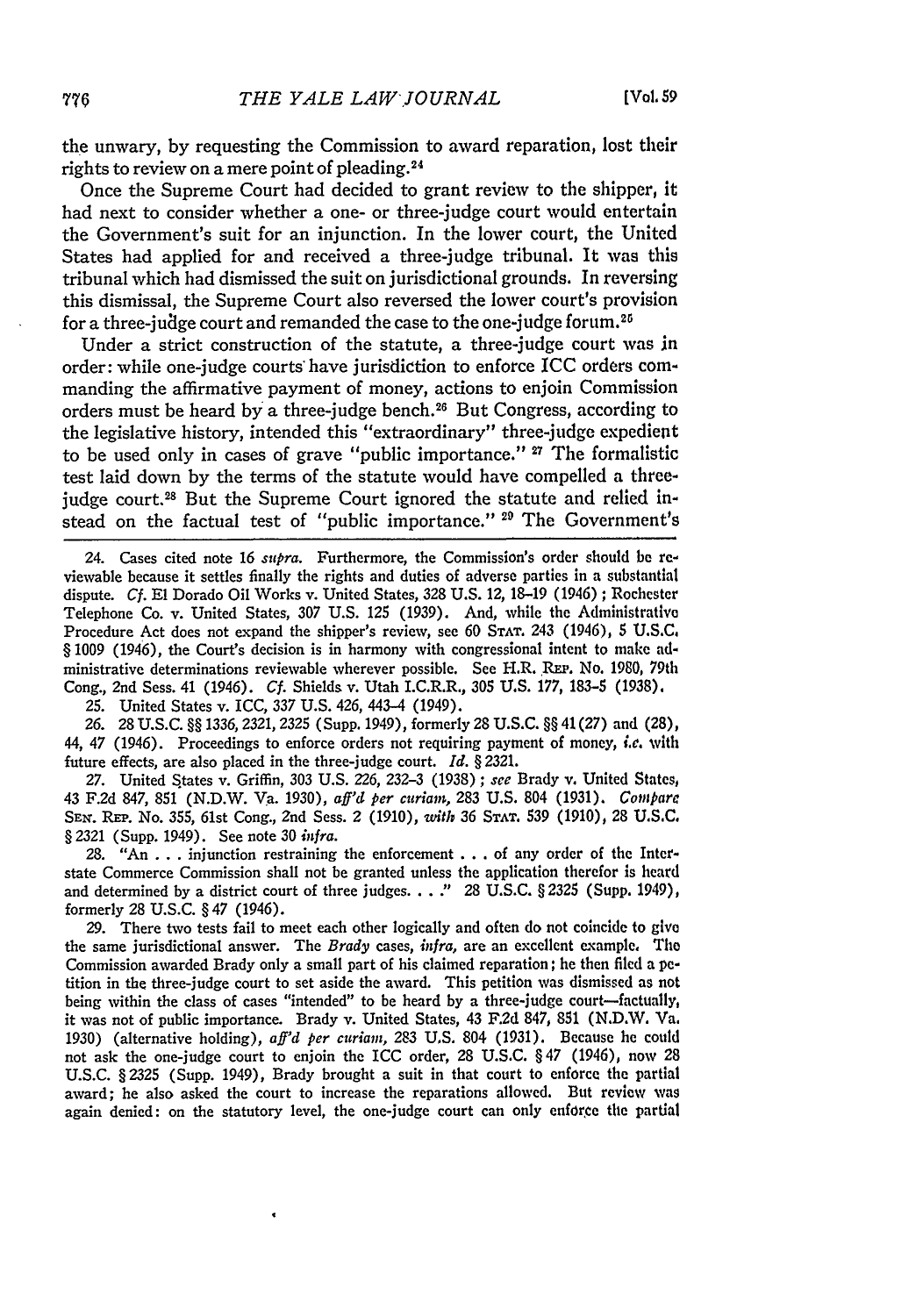action, a suit to determine liability for past, private wrongs, was not factually of great moment to the general public.<sup> $59$ </sup> Consequently, one-judge review was decreed.

Compelling arguments support this curtailment of the use of three-judge courts, and, consonantly, statutes providing for them have always been strictly construed.<sup>31</sup> Three-judge procedure has two distinctive features, both designed for cases of extreme importance. First, the special tribunal can give more careful consideration to the issues. Second, by appeal as of right to the Supreme Court, important matters can be settled quickly.<sup>32</sup> Reparation actions, in contrast to suits which will settle future rates or practices, are not sufficiently imperative **31** to warrant calling judges from their regular duties to staff the three-judge courts.34 Nor do they warrant the streamlined method of appeal which the three-judge court provides.<sup>35</sup>

In light of the comparative unimportance of reparation suits the Supreme

award and may not alter the ICC findings to the shipper's advantage. Baltimore & O.R.R. v. Brady, **288** U.S. 448, 457-8 (1933) (alternative holding).

In the past the lack of correspondence between the statute and legislative intent has not been crucial: Section **9** of the Interstate Commerce Act barred review in either court (see pages **772-3** and note *9 supra),* except when the shipper had merely sought a declaratory order on reasonableness from the Commission-a situation which has rarely arisen. **El** Dorado Oil Works v. United States, 328 U.S. 12 (1946) (problem of one- *versus* threejudge jurisdiction not expressly considered). But the reinterpretation of Section 9 in United States v. ICC, **337 U.S.** 426 (1949), requires that one of the two courts take jurisdiction and thus brings the conflict into sharp focus.

**30.** In contrast to suits determining future railroad rates or practices in which the whole business community is interested. See SEm. RE,. No. 355, 61st Cong, *2d* Sess. *1-2,* **6-7** (1910) ; Sx. **REP.** No. 1242, 59th Cong., 1st Sess. 2, 4 (1906) **;** ibid., pt. *2,* at 2. The Government in the instant case stands in the position of a private shipper. See note 14 *slpra.*

**31.** *E.g.,* United States v. Griffin, **303 U.S.** 226 **(1938)** (dismissing review **of** ICC order in three-judge court); Stainback v. Mo Hock Ke Lok Po, **336** U.S. **363** (1949) (dismissing charge of unconstitutionality of Hawaiian statute) **;** Phillips v. United States, 312 U.S. 246 (1941) (dismissing charge of unconstitutionality of action by state official).

*32. See* United States v. Griffin, **303** U.S. 226, **233** (1938) ; Stratton v. St. Louis **S.W.** Ry., 282 U.S. 10, 14 (1930). See also 42 Conc. REc. 4846-7 (1908). If needless jurisdictional argument and error occur, as in the instant case, the purpose of speed is defeated. See MOORE, JUDICIAL CODE COMMENTARY 51-4, 549-50 (1949); Berueffy, The *Three Judge Federal Court,* 15 RoCKY lAfr. L. REv. 64, **79** (1942).

**33.** See note **30** *supra.*

34. One of the judges must come from the circuit bench; the other twvo may be district judges. 28 **U.S.C.** § 2234 (Supp. 1949). *See* Stainback v. Mo Hock Ke **Lok** Po, **336 U.S. 368, 375** (1949); Oklahoma Gas & Electric Co. v. Oklahoma Packing Co., **292 U.S. 386, 391** (1934). See 45 *CoNG.* Rrc. *7254-5* **(1910).**

**35.** *See* Moore v. Fidelity & Deposit Co., *272* **U.S. 317,** 321 **(1926).** Appeal as of right is granted by 28 U.S.C. § 1253 (Supp. 1949). See Moore, *op. cit. supra* note 32, at 481-6, 540-50.

In the eight-year period, 1938-45, the Supreme Court heard a total of **86** ICC cases on direct appeal from three-judge district courts. 14 I.C.C. PRACT. J. 560 (1947). Since many of these were unimportant cases, inadequate per curiam judgments have obtained the force of Supreme Court precedent.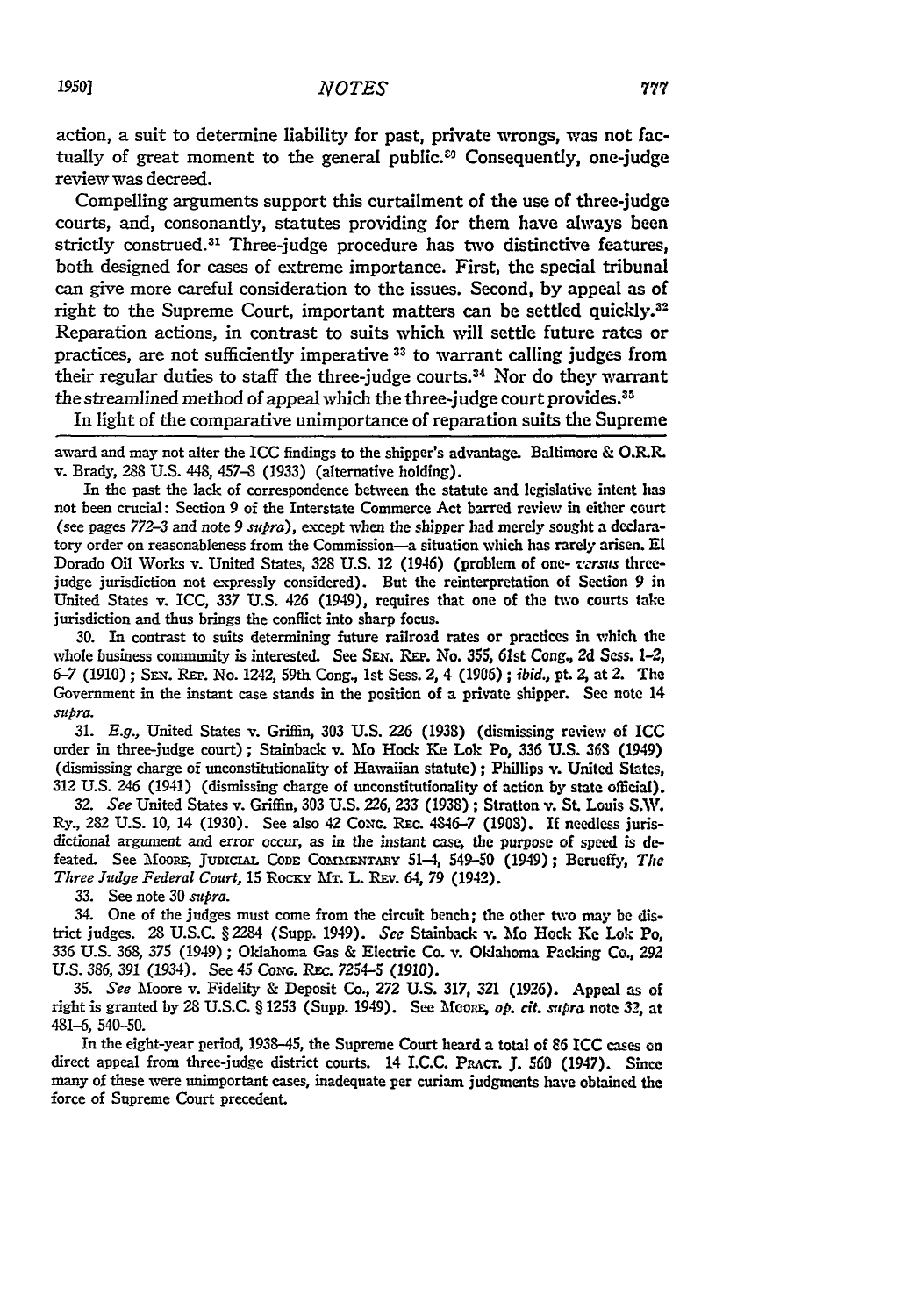Court contrived a reasonable solution by placing review in the one-judge court. It could do so, however, only by denying meaning to the plain words of the Judicial Code.<sup>36</sup> Moreover, the supreme factor of decision is now "public importance"-a concept so difficult to apply that it can hardly hope to reduce needless jurisdictional argument or simplify the choice of court for confused litigants.<sup>37</sup>

The solution lies not in the kind of judicial ingenuity practised by the Court in the instant case, but rather in legislative destruction of the troublesome distinctions between one- and three-judge courts.<sup>38</sup> All review of ICC

37. Only three years earlier, the Supreme Court approved three-judge court review of an ICC negative declaratory order on reasonableness in a reparations case. **El** Dorado Oil Works v. United States, 328 U.S. 12 (1946). Presumably the doctrine of United States v. ICC, 337 U.S. 426 (1949), would now place such review in the one-judge court. But the Supreme Court did not settle the question by distinguishing or overruling the *El Dorado* case.

For a supreme example of confusion in review procedures in ICC cases occasioned by "public importance," see United States v. Griffin, 303 U.S. 226 (1938) and United States v. Jones, 336 U.S. 641 (1949) (connected cases).

38. When this distinction between courts was originally drawn, Congress desired to place only important review actions in the three-judge court. See SEn. REP. No. **355,** 61st Cong., 2d Sess. 1-2 (1910). At that time affirmative orders with future effects were the only ones reviewable by injunction suit, and, since these were considered important, Congress placed jurisdiction to hear all injunction actions in the three-judge court. **36 STAT.** 539 (1910), as amended, 28 U.S.C. §2321 (Supp. 1949). Orders affirmatively awarding reparations (considered unimportant) were reviewable for the carriers in enforcement actions in the one-judge court. See notes 21 and 22 *siupra; cf.* Baltimore & **0,** R.R. v. Brady, 288 U.S. 448 (1933). Negative orders on both future questions and reparations were at that time not reviewable at all. See note 7 *supra.*

This congressional plan was first breached in 1939 when the negative order doctrine was overruled. Rochester Telephone Co. v. United States, 307 U.S. 125 (1939). Negative orders with future effects, which properly can be considered **of** public importance, then became reviewable in the three-judge court. *E.g.,* ICC v. Hoboken M.R.R., 320 U.S. 368, 370 (1943). But three-judge review was also opened for publicly-unimportant declaratory orders on past unreasonableness in reparations cases. El Dorado **Oil** Works v. United States, 328 U.S. 12 (1946).

The reinterpretation of Section 9 of the Interstate Commerce Act in United States v. ICC, *337* U.S. 426 (1949), meant that the much greater number of factually unimportant cases in which the shipper seeks an ICC award of reparations would, under the statute, become reviewable in the three-judge court. It was this result that the Supreme Court avoided by ignoring the statute and placing such review in the one-judge court.

The congressional line between important and unimportant cases could be redrawn by legislative declaration that only orders with future effects will receive three-judge treatment. But this would be unwise because simultaneous review of different facets of the same case in different courts would become possible in the many cases in which the shipper seeks both reparations for past overpayments and rate changes for the future. *E.g.,* George Allison & Co. v. United States, 12 F. Supp. 862 (S.D.N.Y.), *aff'd per curialls,* **296** U.S. 546 (1935). In United States v. ICC, *supra,* the Government originally sought both reparations and future changes (Transcript of Record, p. 150-1), but the latter issue became moot at the end of the war. United States v. Aberdeen & R. R.R., **269 I.C.C.** 141, 147 (1947).

<sup>36.</sup> See note 28 *supra.*